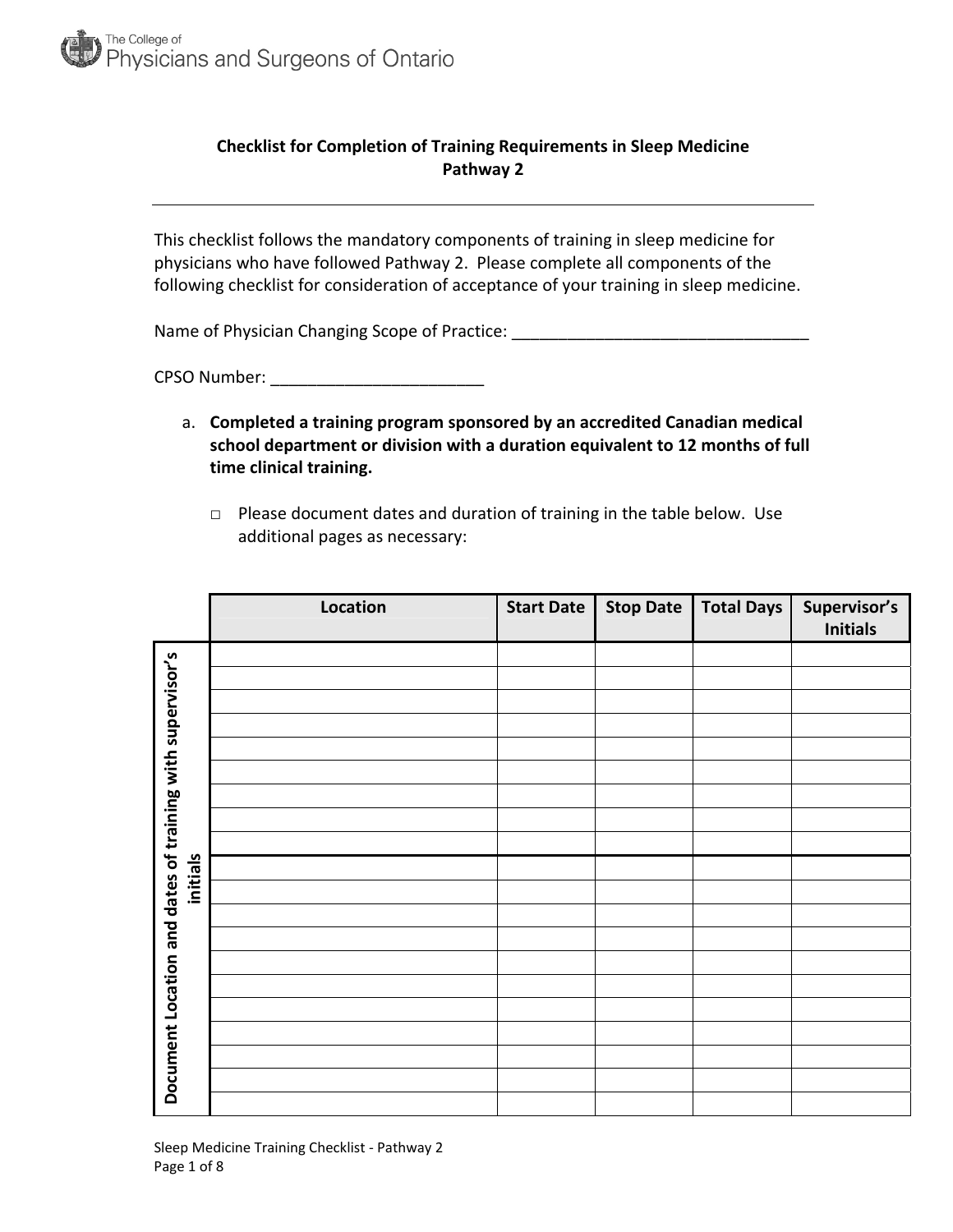

### **i. Designated Program Director**

| <b>Contact Address:</b> |  |  |  |  |  |  |
|-------------------------|--|--|--|--|--|--|
|                         |  |  |  |  |  |  |
|                         |  |  |  |  |  |  |
| <b>Phone Number</b>     |  |  |  |  |  |  |
| <b>Email Address</b>    |  |  |  |  |  |  |

□ Please have the Program Director initial each mandatory component of training below to attest to completion of training.

#### **ii. Standard, written training objectives**

□ Please attach training objectives of program.

### **iii. A formal, regular evaluation process**

 $\Box$  Please attach completed training evaluation reports utilized in the training program.

## **iv. Contains all components contained within the attached document entitled "Mandatory Components of Sleep Medicine Training Programs in Ontario".**

- □ Please have supervisors initial each mandatory component of training below to attest to completion of training.
- 1. Technical and Other Skills

Trainees must have formal instruction, clinical experience, and demonstrated competence at the completion of education in the following:

A) the indications for and potential pitfalls and limitations of diagnostic tests and the interpretation of the results in the context of the clinical situation. These diagnostic tests must include the following: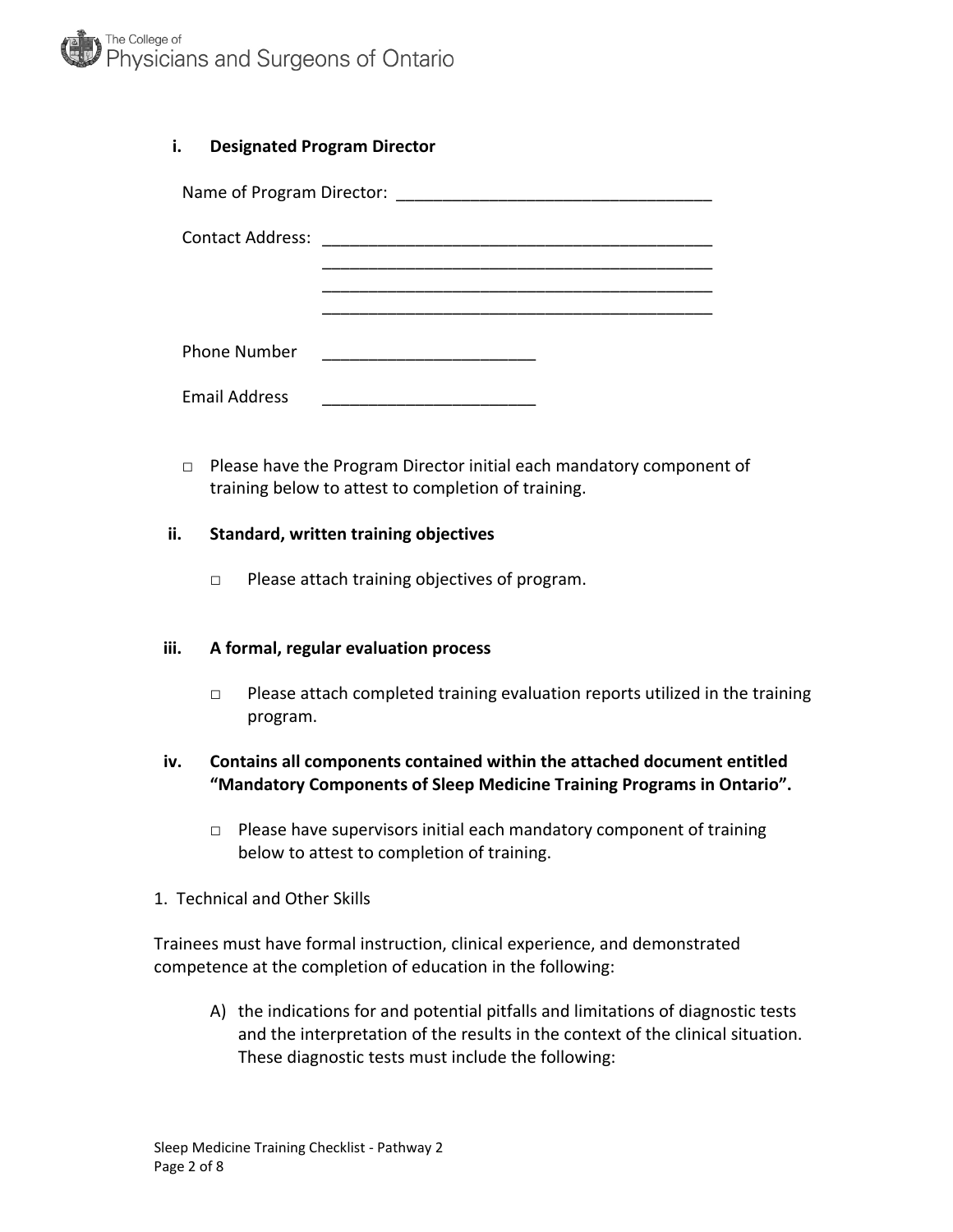- a. polysomnography, scoring and interpretation of polysomnograms and recognition of artifacts, including:
	- i) performance and interpretation of CPAP titrations;
	- (ii) performance and interpretation of bilevel titrations;
	- (iii) performance and interpretation of adaptive servoventilation studies.
- b. multiple sleep latency testing;
- c. maintenance of wakefulness testing;
- a. evaluation of polysomnograms that involve treatment, including dental devices, positive airway pressure therapy, etc.;
- e. compliance reports for use of positive airway pressure therapy or other devices.
- B) skills necessary to perform polysomnographies from preparation and hookup of the patient to the completion of the study, including multiple sleep latency and maintenance of wakefulness tests.
- C) scoring and interpretation of polysomnograms and recognition of artifacts.
- D) consultative skills in sleep medicine in a variety of medical, surgical, and psychiatric settings.

*I certify that each of the above components of training have been completed satisfactorily:*

*Initials of Program Director Date:*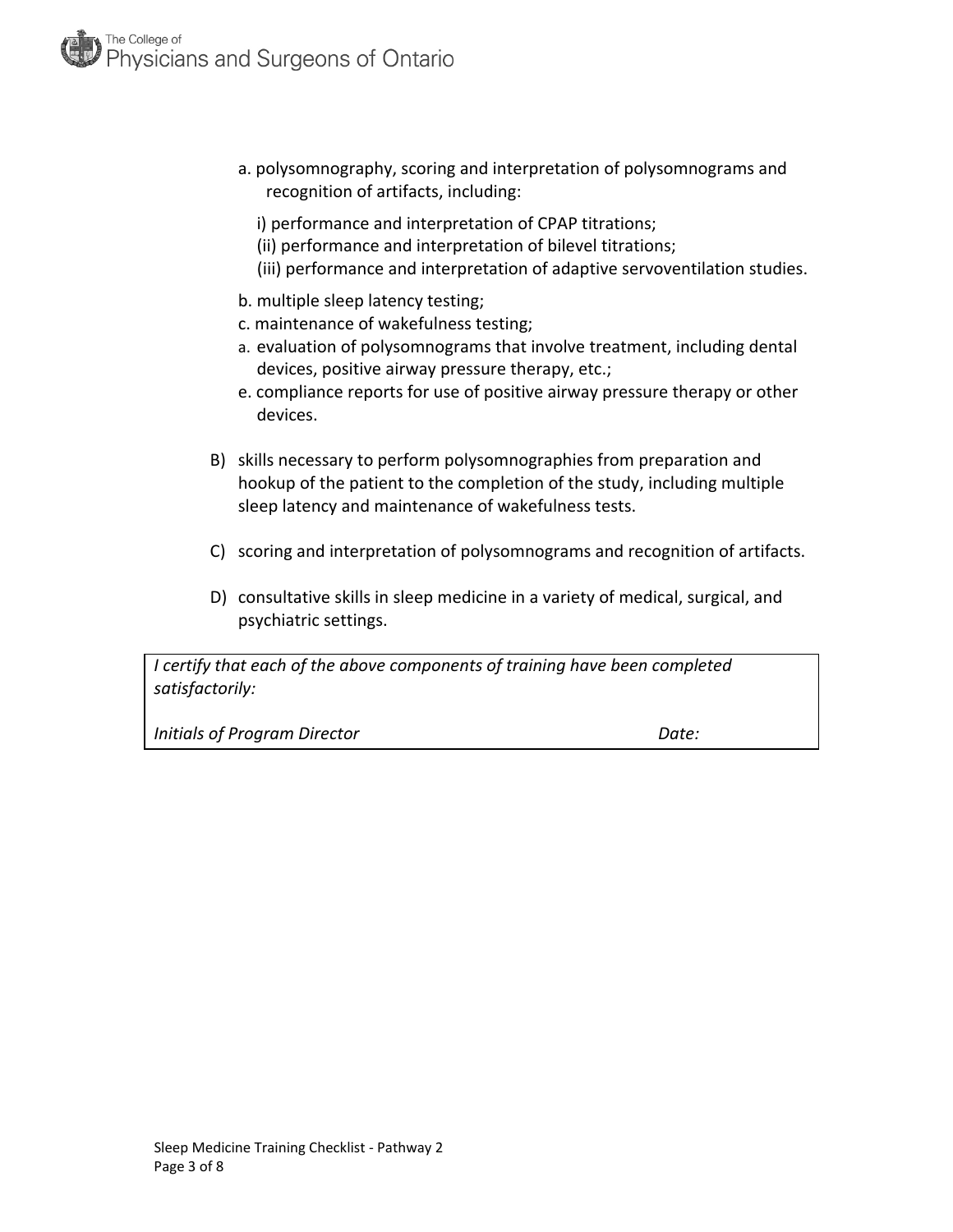

#### 2. Foundational Knowledge of Sleep

Trainees must have formal instruction in, and demonstrate comprehensive knowledge of:

- A) fundamental mechanisms of sleep, major theories in sleep medicine, and the generally‐accepted facts of basic sleep mechanisms:
	- a. Basic neurological sleep mechanisms;
	- b. Chronobiological mechanisms;
	- c. Respiratory physiology during sleep and pathophysiology;
	- d. Cardiovascular physiology during sleep and pathophysiology;
	- e. Sleep across the life span.
- B) airway anatomy.
- C) nosology for sleep disorders: The International Classification of Sleep Disorders.
- D) etiopathogenic characterization of sleep disorders.
- E) pharmacology of sleep (i.e. medication effects on sleep).

*I certify that each of the above components of training have been completed satisfactorily:*

*Initials of Program Director: Date:*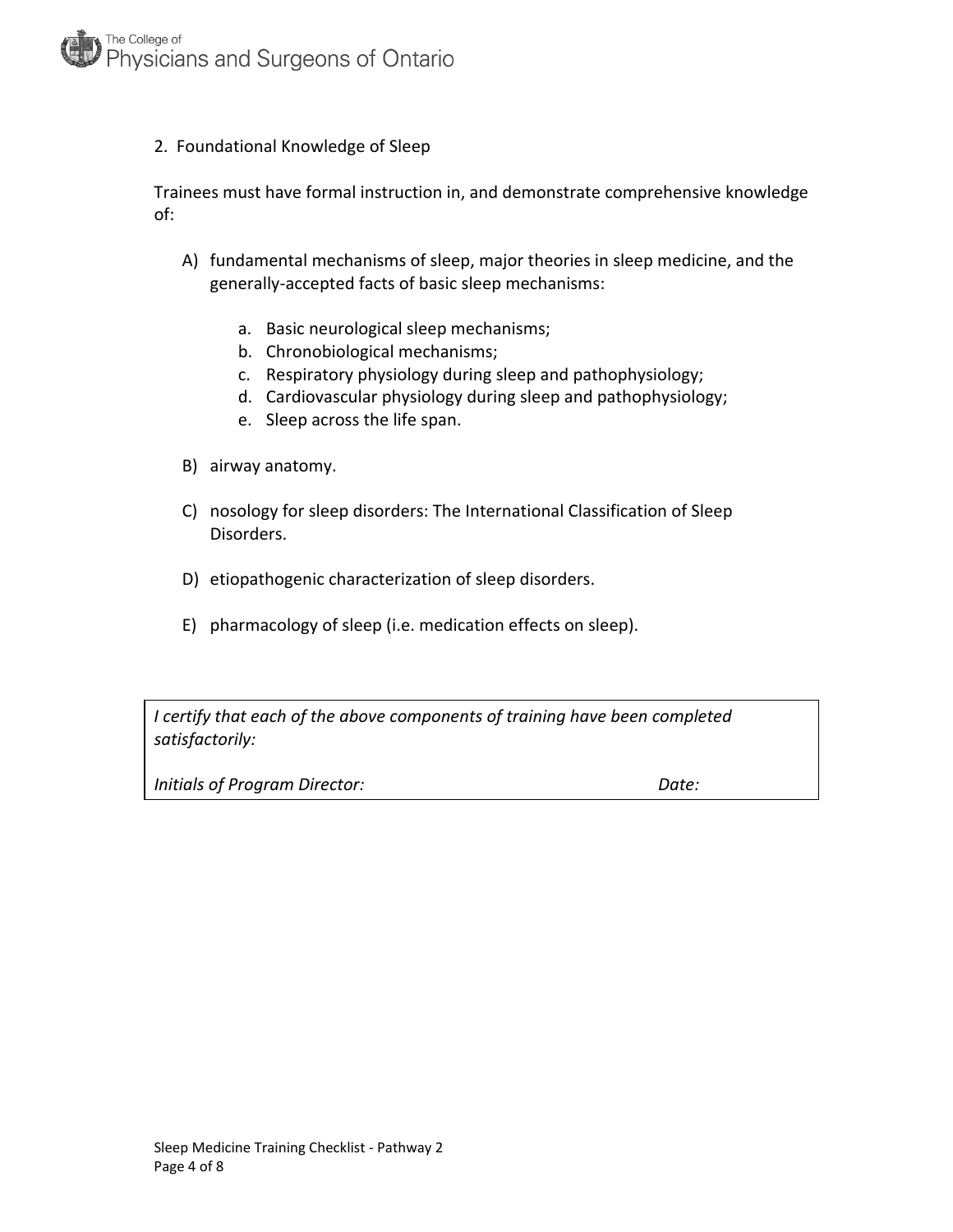## 3. Clinical Assessment Skills

Trainees must have formal instruction in, and demonstrate comprehensive knowledge of clinical manifestations of the following aspects of sleep disorders:

- A) evaluation of patients presenting with excessive sleepiness;
- B) evaluation of patients presenting with difficulty initiating or maintaining sleep;
- C) evaluation of patients presenting with parasomnias;
- D) biological rhythm disorders;
- E) medical, neurologic, and psychiatric disorders displaying symptoms likely to be related to sleep disorders (e.g., the relationship between hypertension and snoring);
- F) biological, psychological, social, economic, ethnic, and familial factors which significantly influence the evaluation and treatment of sleep disorders; and
- G) the nature of the interactions between treatment for sleep disorders and other medical, neurologic, and psychiatric treatment.

*I certify that each of the above components of training have been completed satisfactorily:*

*Initials of Program Director Date:*

4. Diagnostic Skills

Trainees must have formal instruction in, and demonstrate comprehensive knowledge of diagnostic strategies in sleep disorders.

- A) etiologies, prevalence, diagnosis, and treatment of all of the sleep disorders in the current nosology of sleep medicine;
- B) the use, reliability, and validity of the generally‐accepted techniques for diagnostic assessment.

*I certify that each of the above components of training have been completed satisfactorily:*

*Initials of Program Director: Date:*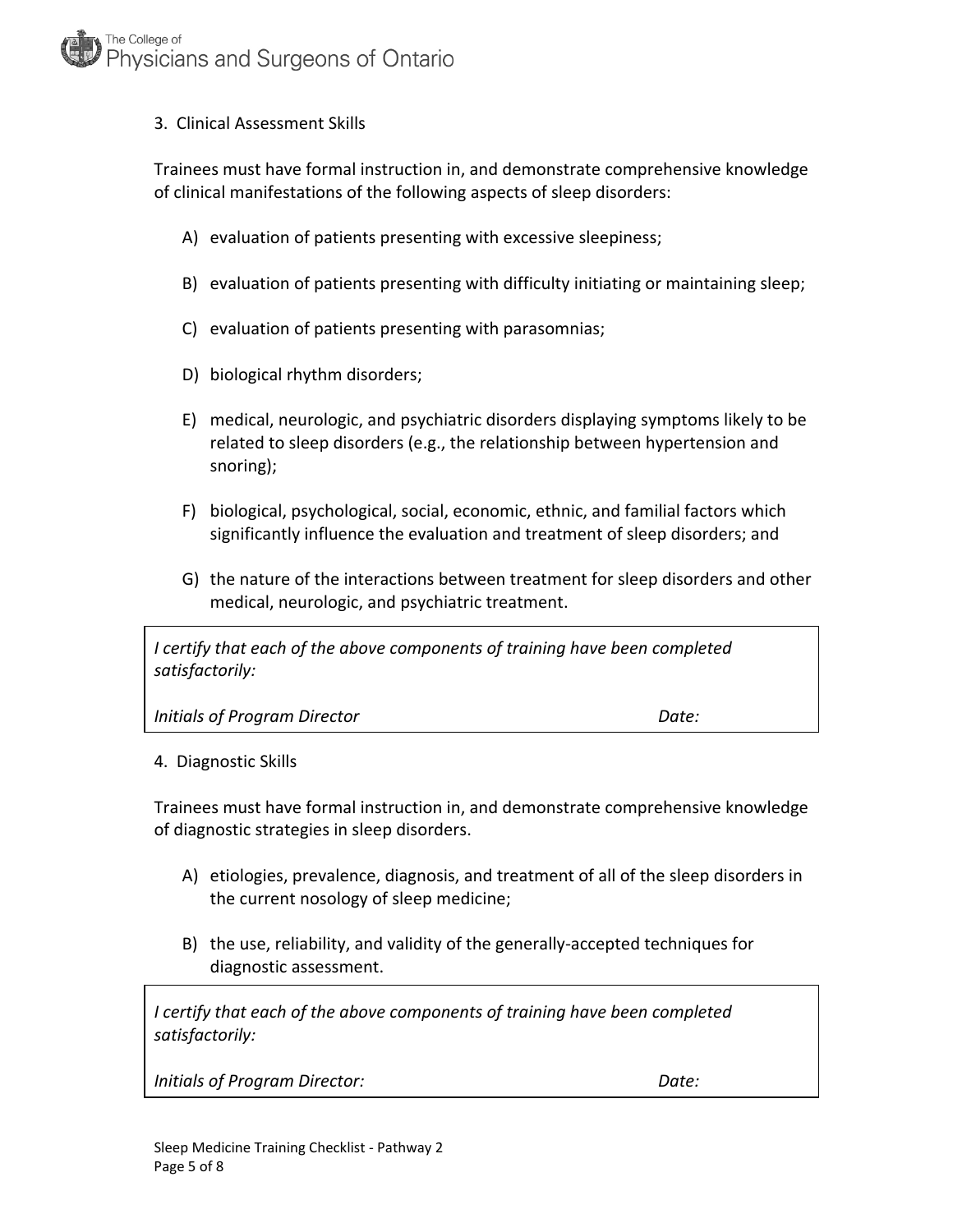#### 5. Treatment of Sleep Disorders

Trainees must have formal instruction in, and demonstrate comprehensive knowledge in the treatment of sleep disorders.

- A) treatment approaches for obstructive sleep apnea, to include nasal CPAP, bilevel PAP, upper airway surgery, oral appliances, and position education;
- B) treatment of Central Sleep Apnea;
- C) treatment approaches for insomnia, to include cognitive‐behavioral therapies and pharmacological therapy;
- D) treatment approaches for narcolepsy and idiopathic CNS hypersomnolence;
- E) treatment approaches for parasomnias;
- F) treatment of circadian rhythm disorders;
- G) treatment of obesity hypoventilation syndrome.

*I certify that each of the above components of training have been completed satisfactorily:*

*Initials of Program Director: Date:*

6. Other Aspects of Sleep Medicine

Trainees must have formal instruction in, and demonstrate comprehensive knowledge in the following other aspects of Sleep medicine

- A) legal aspects of sleep medicine;
- B) critically appraising the professional and scientific literature, and applying new contributions to management and care of patients.

*I certify that each of the above components of training have been completed satisfactorily:*

*Initials of Program Director Date:*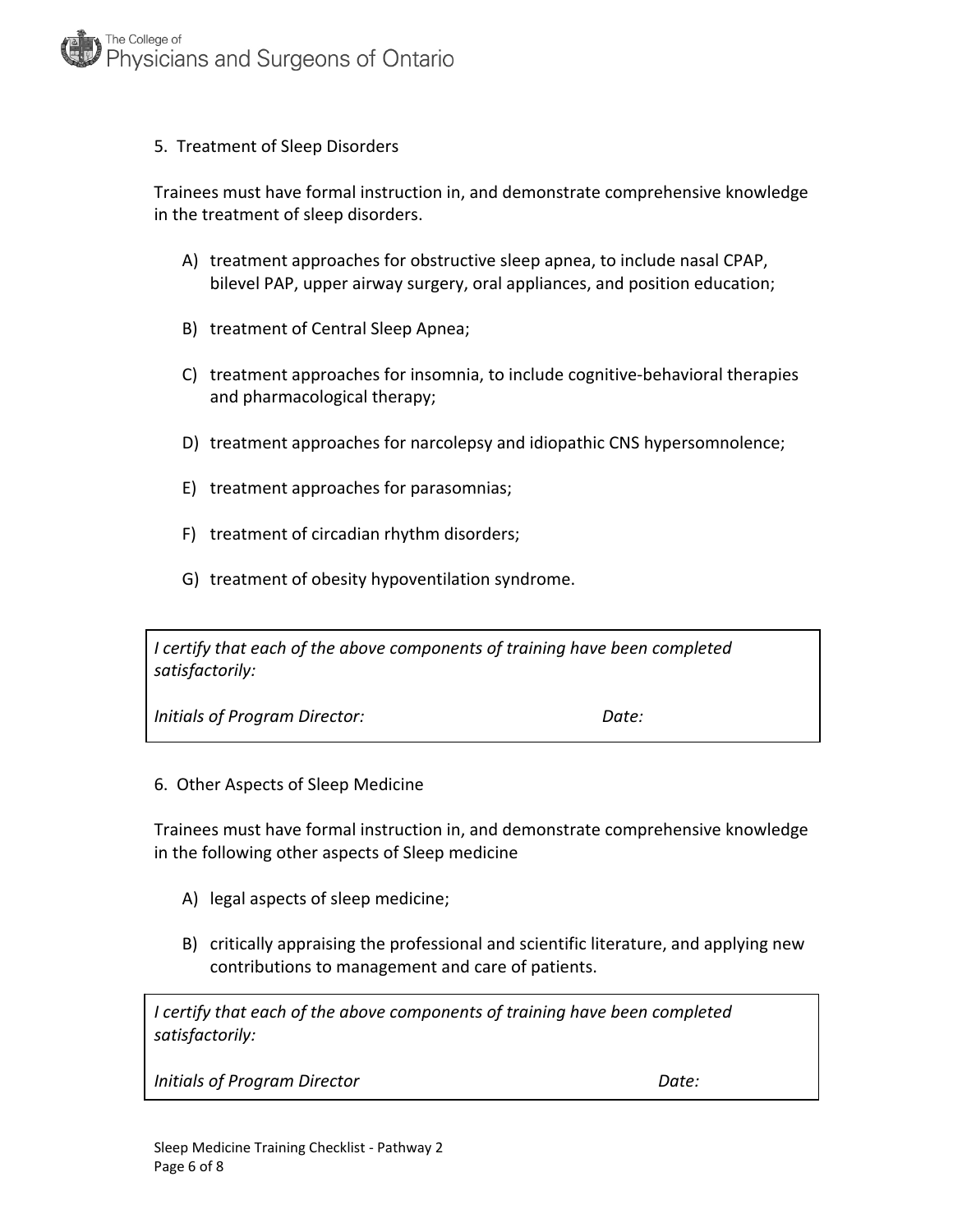## **v. A mechanism to report the supervisors' assessment of the individual's competence at the end of the program.**

- □ Please attach a final assessment of the physician's competence from each supervisor at the end of the training program.
- **vi. A mechanism to document all training experiences including the number and types of all sleep studies interpreted equivalent to that which is contained in the CPSO IHF Sleep Medicine Checklist.** 
	- $\Box$  Please complete this checklist and have it initialed by your supervisor(s)

|                                                                                                           | <b>Trainee</b> | Supervisor |
|-----------------------------------------------------------------------------------------------------------|----------------|------------|
| I have received an equivalent of at least 12 months full-time hours experience                            |                |            |
| and training in sleep medicine                                                                            |                |            |
| My Supervisor is a qualified Sleep Specialist                                                             |                |            |
| I have personally set-up at least 5 patients for overnight studies                                        |                |            |
| I have personally scored at least 25 sleep studies (should be a sufficient broad                          |                |            |
| spectrum of studies to ensure proper training, e.g., sleep apnea, insomnia,                               |                |            |
| etc.)                                                                                                     |                |            |
| I have reviewed and interpreted the raw data of at least 200 polysomnograms                               |                |            |
| I have personally interpreted 50 CPAP titration studies                                                   |                |            |
| I have personally supervised and interpreted 5-10 BiPAP titration studies                                 |                |            |
| I have personally interpreted at least 20-25 MSLTs                                                        |                |            |
| I have personally interpreted at least 10 MWTs                                                            |                |            |
| I have evaluated at least 25 insomnia patients                                                            |                |            |
| I have evaluated at least 10 patients with RLS/PLMS                                                       |                |            |
| I have evaluated at least 50 obstructive apnea patients                                                   |                |            |
| I have evaluated at least 10 central apnea patients                                                       |                |            |
| I have evaluated and managed at least 10 narcolepsy/idiopathic<br>hypersomnolence patients                |                |            |
| I have evaluated and managed at least 10 patients with circadian rhythm sleep<br>disorders                |                |            |
| I have evaluated and managed at least 10 parasomnia patients                                              |                |            |
| I have triaged at least 200 patients                                                                      |                |            |
| I have been trained to report to the Ministry of Transportation regarding<br>driver's license revocations |                |            |